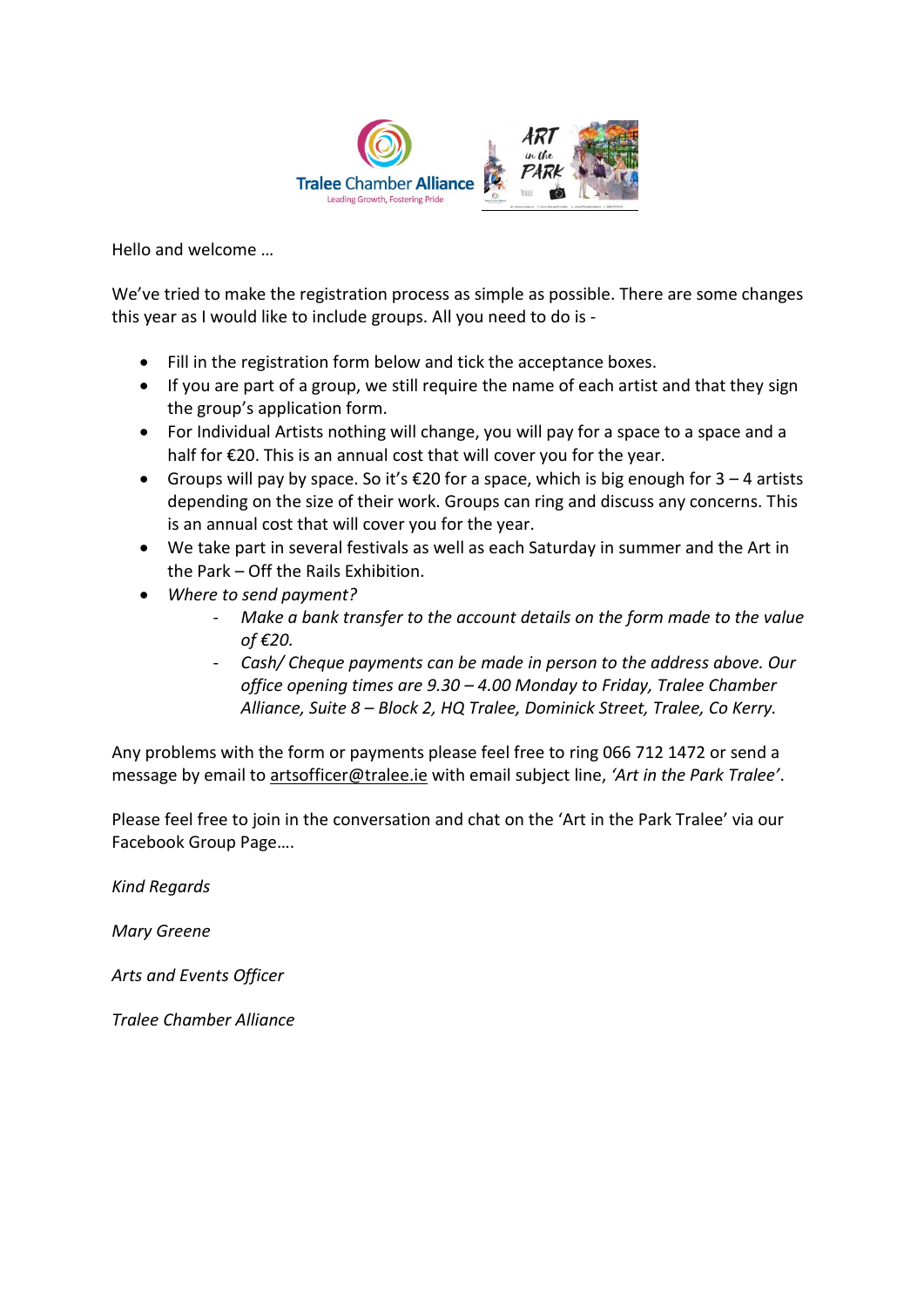

## **2019 Registration Form**

| <b>Individual Artists</b>                                                                                                                                             |                |  |
|-----------------------------------------------------------------------------------------------------------------------------------------------------------------------|----------------|--|
|                                                                                                                                                                       |                |  |
|                                                                                                                                                                       |                |  |
|                                                                                                                                                                       |                |  |
| If you can't be present on the day please include the name of person/ persons who is going to help<br>sell your work and be present on the day if not you the artist. |                |  |
| $\mathbf{1}$                                                                                                                                                          | $\overline{2}$ |  |
| 3                                                                                                                                                                     | 4              |  |
| <b>Groups working together</b>                                                                                                                                        |                |  |
|                                                                                                                                                                       |                |  |
|                                                                                                                                                                       |                |  |
|                                                                                                                                                                       |                |  |
|                                                                                                                                                                       |                |  |
| Number of space's required - Cost €20 per space - (each space allocates 3 -4 artists depending on<br>size of work?).                                                  |                |  |

List of artists in your group - please print name's here and get each one to sign that they have agreed to the rules and regulations at the end of the document. New members to your group can be added throughout the year, please let us know, it's important for insurance purposes.

\_\_\_\_\_\_\_\_\_\_\_\_\_\_\_\_\_\_\_\_\_\_\_\_\_\_\_\_\_\_\_\_\_\_\_\_\_\_\_\_\_\_\_\_\_\_\_\_\_\_\_\_\_\_\_\_\_\_\_\_\_\_\_\_\_\_\_\_\_\_\_\_\_

**-**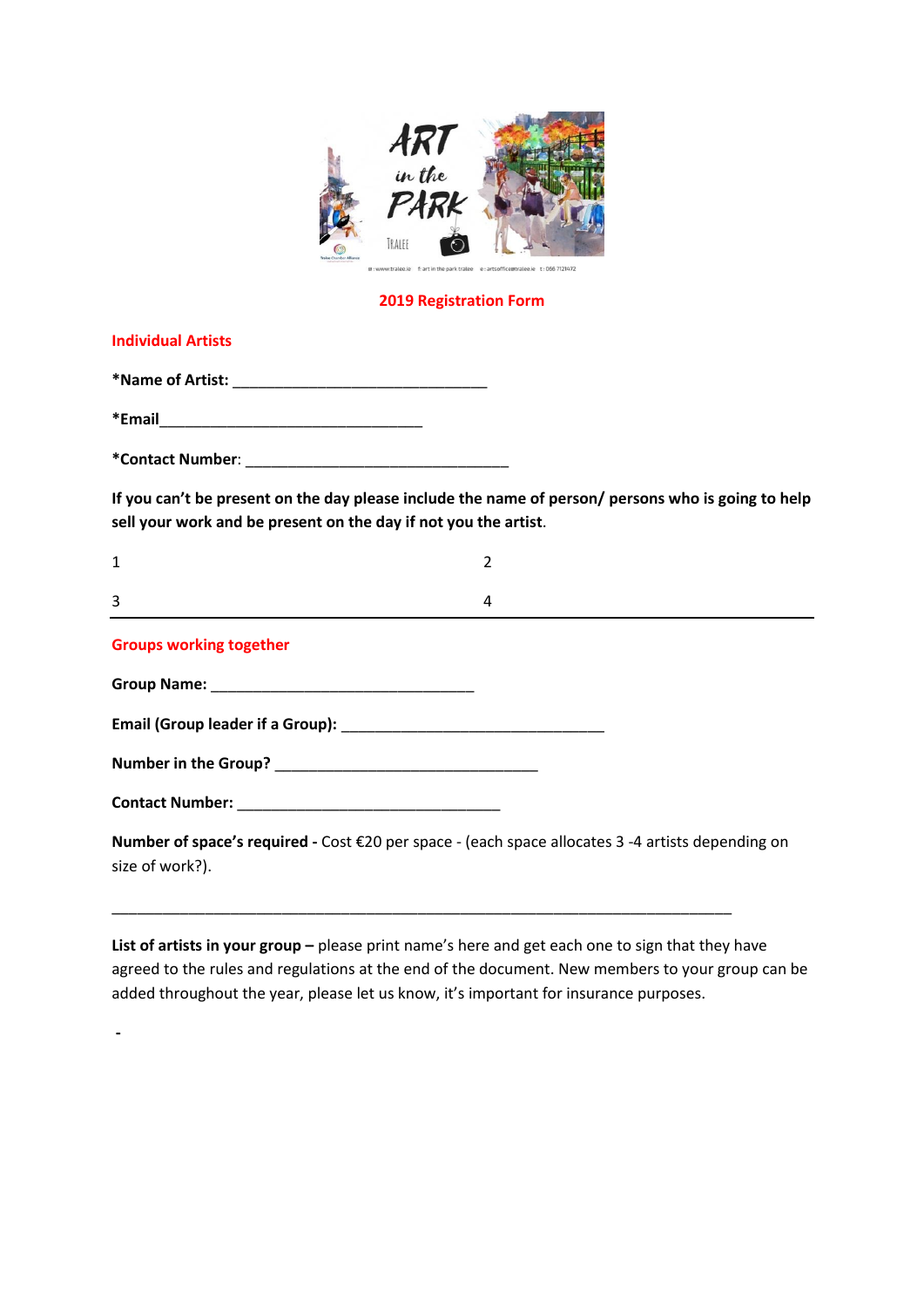## **Payment - Bank Transfer Details-**

**Account Name:** Tralee Chamber of Tourism, Commerce & Industry

**Bank:** Bank of Ireland, Castle Street, Tralee, Co Kerry.

**Account no:** 96091460

**Sort Code:** 90-58-38

**BIC:** BOFIIE2D

**IBAN:** IE57BOFI 9058 3896 0914 60

\*Accept the Terms &Conditions:

 I have carefully read, understood, accepted and agree to abide by the Rules and Conditions for Art in the Park, Tralee.

\_\_\_\_\_\_\_\_\_\_\_\_\_\_\_\_\_\_\_\_\_\_\_\_\_\_\_\_\_\_\_\_\_\_\_\_\_\_\_\_\_\_\_\_\_\_\_\_\_\_\_\_\_\_\_\_\_\_\_\_\_\_\_\_\_\_\_\_\_\_\_\_\_\_\_

 $\Box$  I intend to exhibit only my work for the duration of the exhibition.

\*Individual Artist Signature\_\_\_\_\_\_\_\_\_\_\_\_\_\_\_\_\_\_\_\_\_\_\_ Date: \_\_\_\_\_\_\_\_\_\_\_\_\_\_\_\_\_\_\_\_\_\_\_\_\_\_\_\_\_ \*Group Signatures Date

| -                        |  |  |  |
|--------------------------|--|--|--|
|                          |  |  |  |
|                          |  |  |  |
| ٠                        |  |  |  |
| ٠                        |  |  |  |
| ٠                        |  |  |  |
| -                        |  |  |  |
| $\overline{\phantom{0}}$ |  |  |  |
|                          |  |  |  |

## **Rules &Conditions**

- Each artist/group is given their own space. Each space measures 9ft by 4.5 ft.
- Please note for registration to sell and insurance purposes we require each artist taking part to be listed on the form.
- If you are part of a group that you organise among yourselves the rostering and looking after each other's work each week.
- As a condition for use of The Green Tralee, the exhibition is strictly limited to original works by the exhibitor, which shall be displayed on the railings only. You are not required to frame your artwork.
- Art on the Rails is an exhibition of 2d works such as paintings, prints, drawings, mixed media and photographs. Sculptures are not allowed.